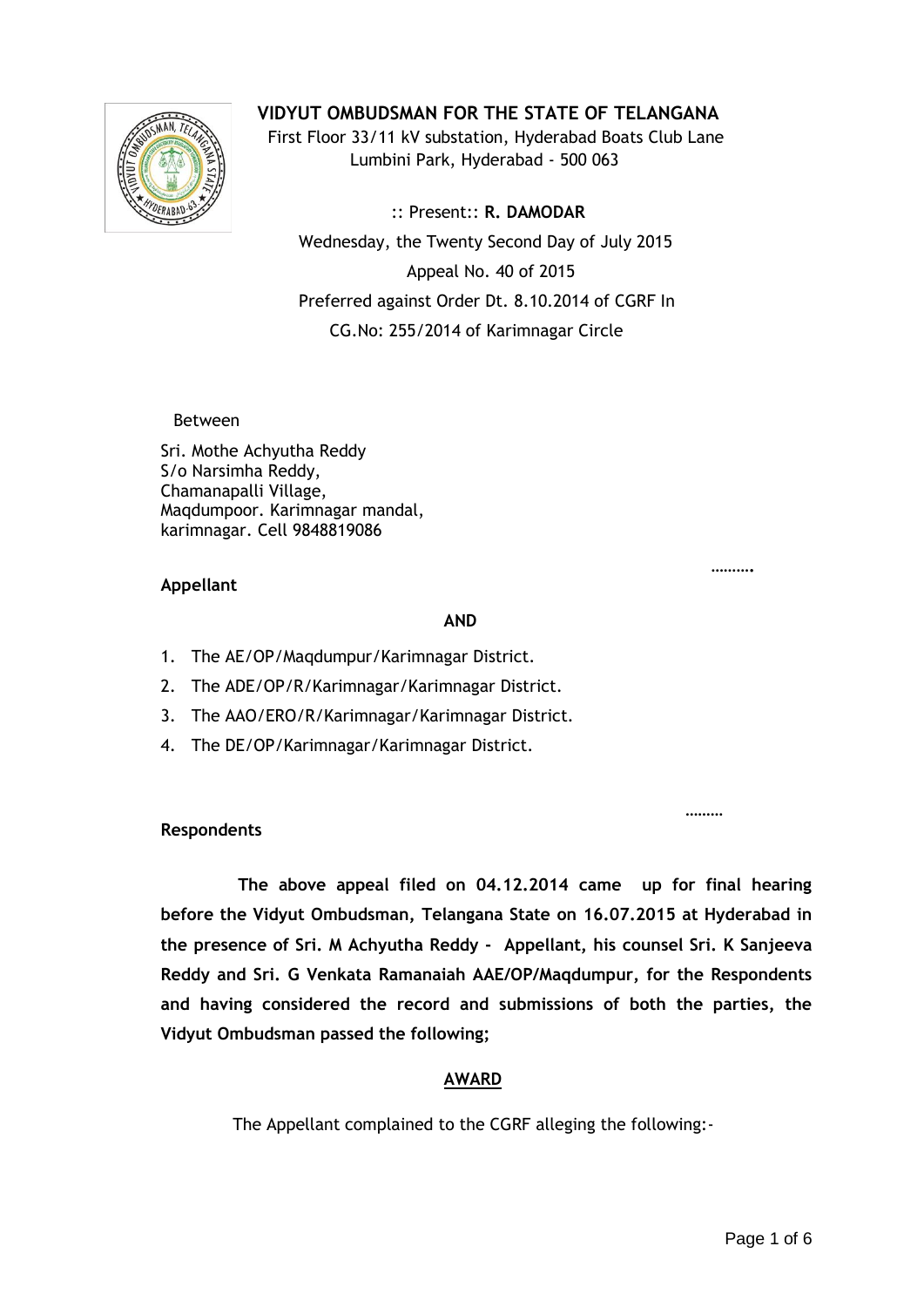Service.No. 135 category V was sanctioned in the name of Mothe Chandraiah, the grandfather of the Appellant S/o Lingaiah, R/o Chamanapalli, Maqdumpur, Karimnagar. Mothe Chandraiah died. The Appellant has been paying the energy bills regularly. The Appellant in-herited the well in question. Since the last one year, the Appellant has been trying to get his name mutated against the S.C No to his well. He obtained 'No due certificate' from ERO on 21.6.2013. He submitted the filled up proforma in the office and till 18.7.2014, no action has been taken on his application. Again on 5.6.2014 he obtained a 'No objection certificate' from ERO Karimnagar, filled up the proforma and submitted it on 16.6.2014 to the AE, Muqdumpur. As per the advise of AE, he paid Rs 150/- on 18.6.2014 by way of DD and submitted it in the office. He submitted a partition decree, Registered document for the well, indemnity bond to the AE office. But on 7.7.2014 AE, Maqdumpur gave a letter to the Appellant directing him to obtain details of Sy.No. in which the well with S.C No. 135 Category V is existing.

2. The Appellant claims that in spite of his travails, his name was not mutated against the S.C No. He claimed that he has been harassed to no end and since he failed to pay a bribe of Rs 10,000/-, SC No. has not been transferred in his name for the last 2 years. He referred to the citizen's charter regarding transfer of ownership, which mandated that within 7 days of registration of the complaint, the process should be completed and if delayed, for each day's default, the officials should pay Rs 50/- per day to the consumer and in spite of such tough condition, the concerned officials have continued to harass the Appellant.

3. The Respondents claimed before CGRF that Mothe Chandraiah is the consumer of SC No. 135, but they do not know whether Mothe Chandraiah is alive or not. They have admitted that the Appellant has been paying energy bills to the S.C.No. They claimed that the application of the Appellant was not received even by June 2013. They have received name change application on 18.6.2014 but 'A' form was not registered, as no objection certificate either from VRO or gram panchayat was not filed and inspection charges were not paid. They have admitted that inspection charges were paid on 18.6.2014. The Appellant was informed by them to obtain no objection certificate, which he failed to submit up to 20.6.2014. In the meanwhile, name transfer application was submitted to ADE/OP/Rural/Karimnagar on 21.6.2014. The ADE/OP/Rural/Karimnagar has rejected the Application of the Appellant for want of 'A' form on 21.6.2014 and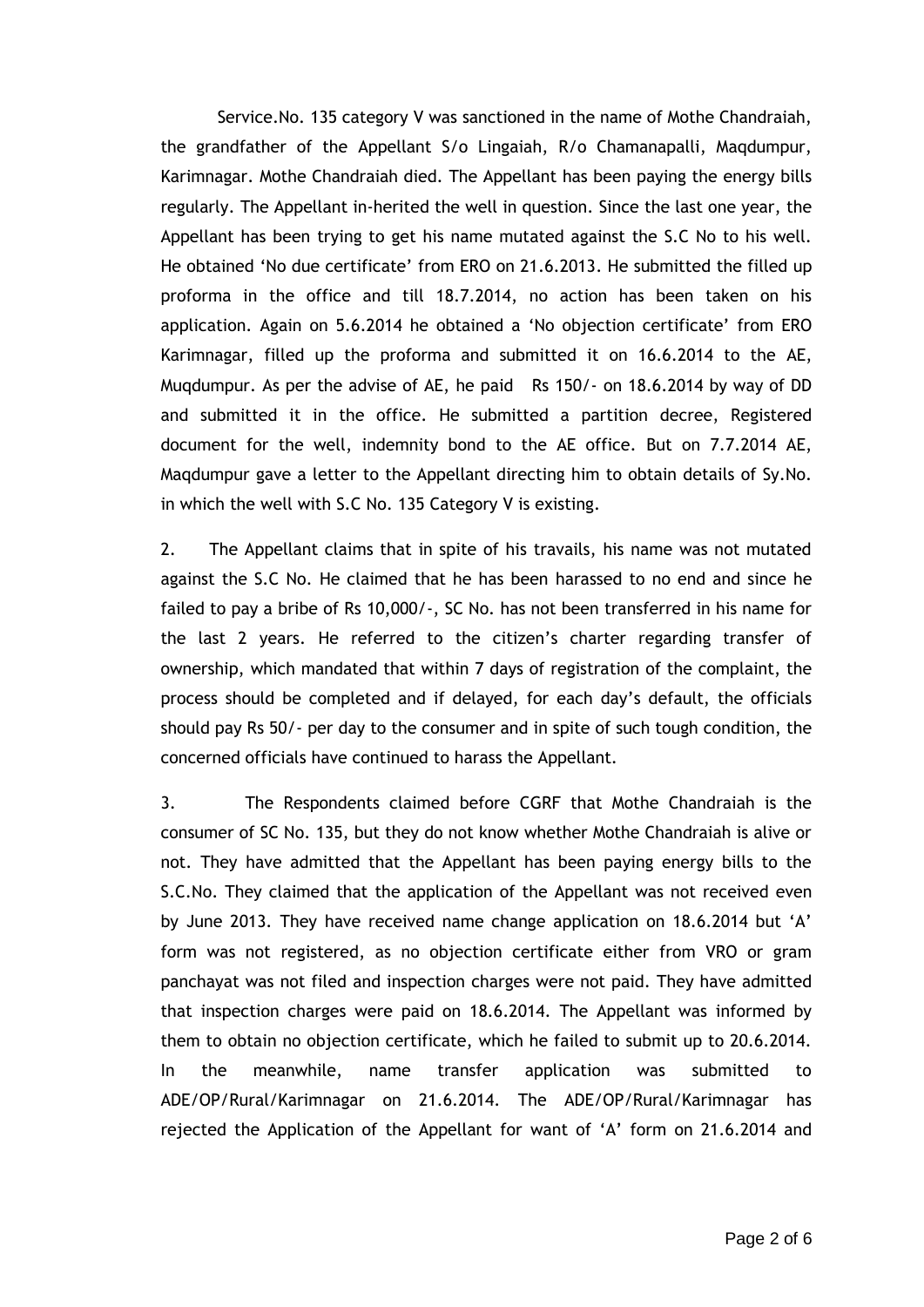whereas the Appellant came to their office on 25.6.2014.

4. After the Appellant resubmitted his application on 26.6.2014, he was orally directed to submit GP/VRO No objection certificate, family member certificate and registration documents. The Appellant has not submitted GP/VRO No objection Certificate, while he submitted 2 other documents.

5. In the meanwhile, the Respondents alleged that one Mothe Srinivas Reddy submitted an objection letter dt 27.6.2014 with certain registered documents requesting them not to carry out the name change for S.C.No. The field inspector conducted some enquiry, obtained statements of some villagers and submitted to ADE/OP/Rural/Karimnagar on 1.7.2014. ADE/OP/Rural/Karimnagar returned the application with remarks to the Appellant on 6.7.2014 with a letter for compliance of remarks.

6. The Respondents alleged that S.C.Nos 135 & 56 were given in S.No. 597, which is divided into 5 parts. After division, they do not know in which part of Sy.No. the service connection is located. Therefore they have asked the Appellant to get the Sy.No. surveyed. They denied the allegation of demand of bribe.

7. After considering the record, the CGRF passed the impugned order directing the Appellant to produce :-

1. Death certificate of Sri. Mothey Chandraiah.

2. Legal heir certificate of Sri. Mothe Chandraiah from MRO mentioning sub survey no's in sy. No. 597

3. A certificate from VRO regarding well along with S.C.No. in the specific sub survey No. 597

4. No objection from legal heirs/successors/purchasers of Sri Mothe Chandraiah certified by VRO.

 and after submission of the above documents, CGRF directed the Respondents to verify genuineness of the documents/certificates and later take necessary steps as per the procedure. The CGRF further directed the SE/OP/Karimnagar to conduct enquiry into the allegation of demand of bribe made by the Appellant against the Respondents.

8. Aggrieved and not satisfied with the impugned orders, the Appellant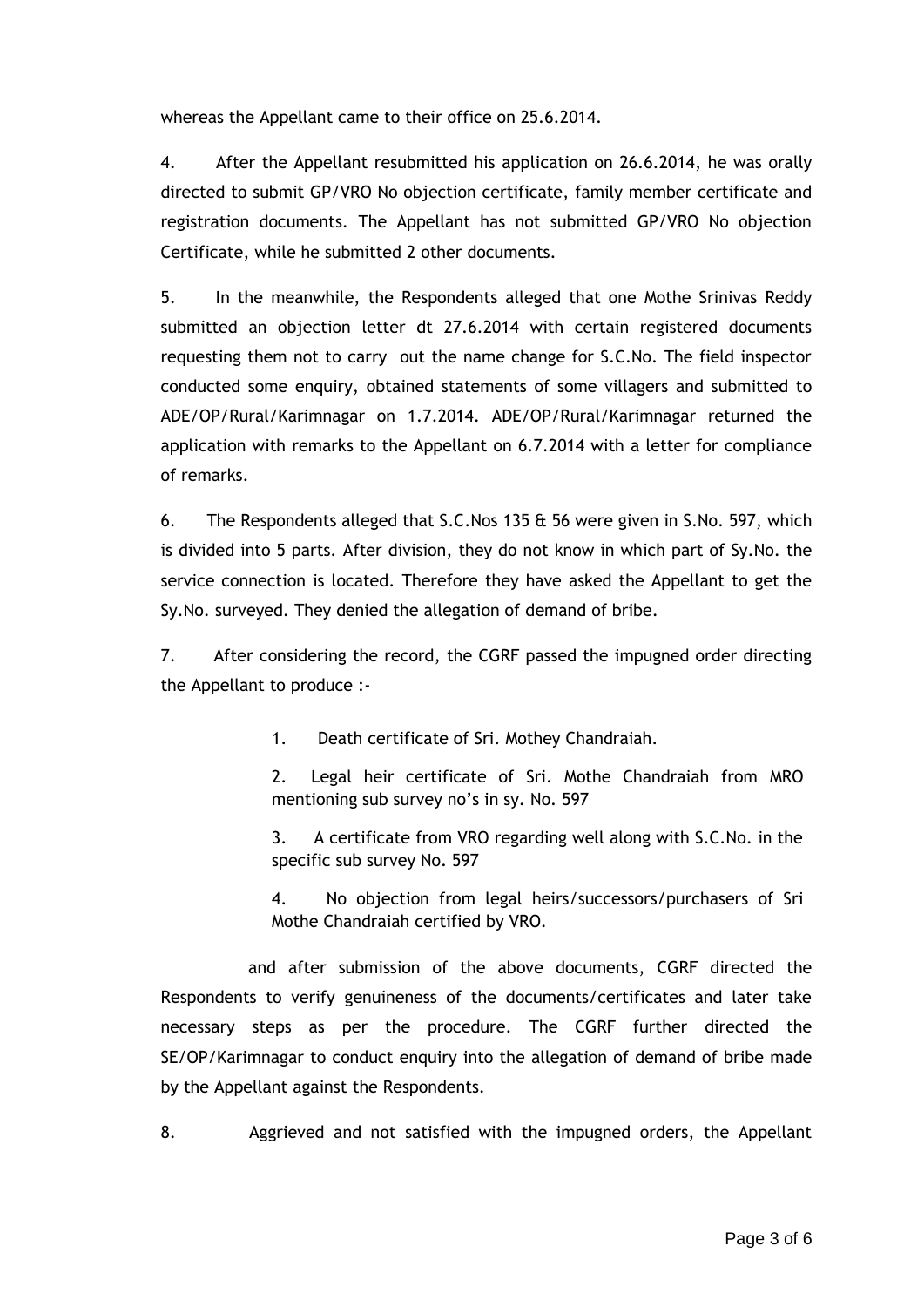preferred the present Appeal.

9. Efforts at mediation have not succeeded since both sides stood their ground.

#### **ARGUMENTS HEARD**

10. The point for determination is whether the Appellant is entitled to get his name incorporated in the place of Sri. Mothe chandraiah against S.C.No. 135 in Sy.No. 597 of Chamanapalli?

## **THE POINT**

11. The AAE/OP/Maqdumpur still defended his position stating that the Appellant failed to produce the required documents/certificates for change of name of consumer against S.C.No 135 and therfore, the Respondents are justified in not considering the Application of the Appellant for name change against S.C.No 135.

12. What are the documents filed by the Appellant for name change?

 i) Registered gift settlement document dt. 22.10.2007. Under this document Sri Mothe Narsimha Reddy S/o Mothe Chandraiah gifted 2 wells situated in Sy.No. 597 having service connection No. 135 with 3 HP, another service Connection No. 56 WITH 3 HP in favour of his only son Achyutha Reddy/Appellant. His affidavit shows that Late Mothe Chandraiah had two sons namely Mothe Narsimha Reddy, the father of Achyutha Reddy and Linga Reddy who are the only LRs of Mothe Chandraiah. Mothe Chandraiah left S.No. 597 having AC 7.20.5 guntas and 2 service connections in the Agriculture wells apart from AC 5.00 in (Other Sy.Nos). Mothe Achyutha Reddy claimed that his father Narsimha Reddy got AC S.No 597 to his share with wells and Linga Reddy got the other land and it was formalised by way of a court consent decree.

> ii) Registered sale deed dt. 16.1.1991 Vendor Mothe Linga Reddy, the other son of Sri. Chandraiah. Vendee Mothe Srinivas Reddy S/o Narsimha Reddy.

property sold:- S.No. 597 A - AC 0.03

## S.No. 597 D - AC 4.17

AC 4.20 guntas was in one plot.

It is important to note that there is no mention of any Agricultural well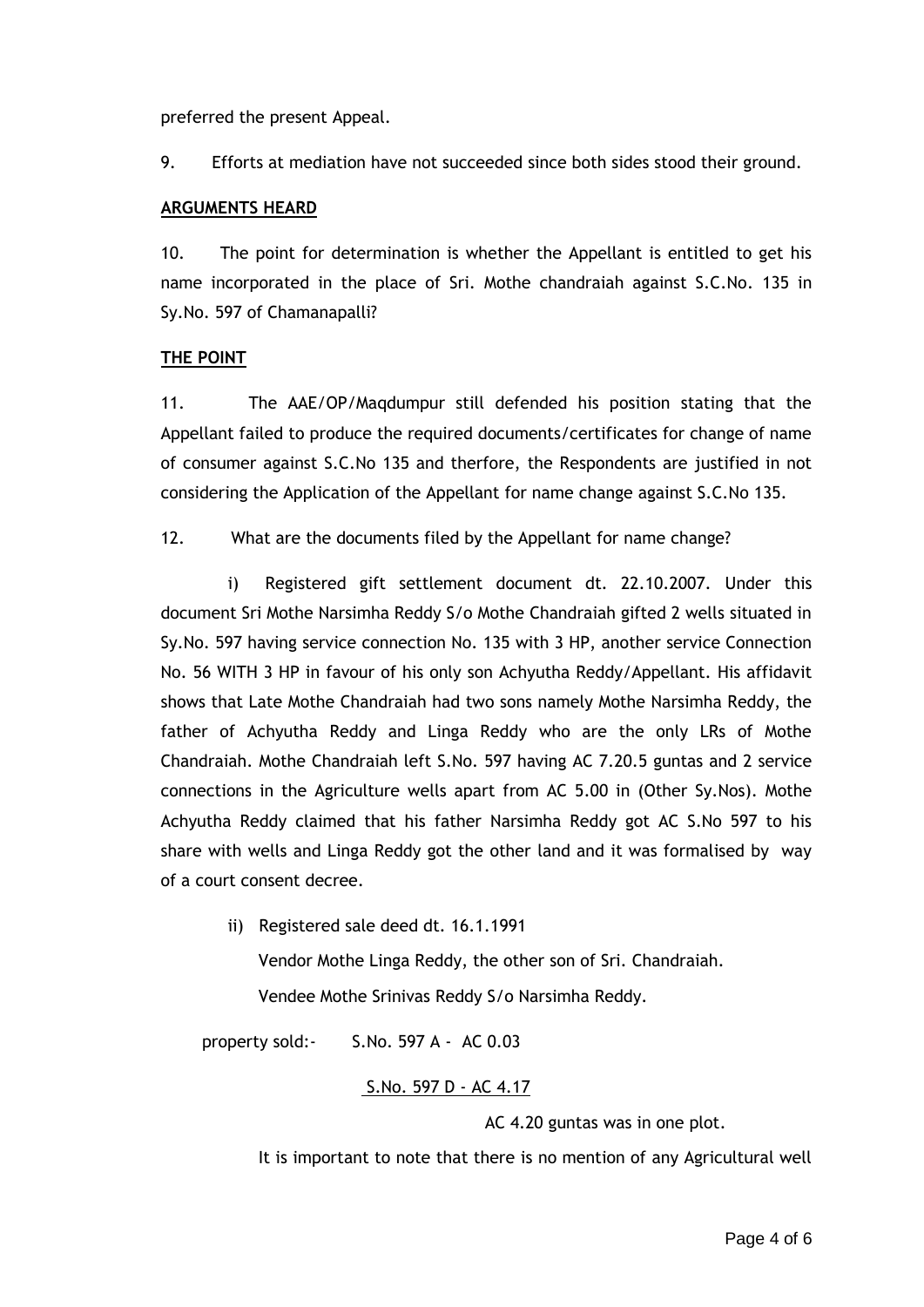or S.C.No in this document on the basis of which the rival of the Appellant Mothe Srinivas Reddy laid claim to S.C.No. 135.

13. It is clear that this Mothe Srinivas Reddy, has not acquired any right in the Agricultural wells in Sy.No. 597 under the registered document dt. 16.1.1991 and therefore, he can not impinge on the right of Mothe Narasimha Reddy S/o Chandraiah and through him, Mothe Achyutha Reddy over the S.C.Nos 135 & 56.

14. The pattadar passbook and land owner document curiously show Sy.No. 597 A to E having an extent of AC 7.26 guntas only in the name of the Appellant, and the Appellant has not explained this phenomenon Vis-a-Vis the sale deed dt. 16.1.1991 executed by Linga Reddy, brother Mothe Narasimha Reddy, and son of Chandraiah. The Appellant is vague on this respect and the required information he could not gather from the survey department and the revenue authorities for the alleged reason that the Sy.No. 597 was not subdivided physically by the Revenue department.

15. There is one more information given by the Appellant to the Respondents that Sri Mothe Narasimha Reddy, the rival was booked for theft of energy by fixing a motor to the well(in S.No. 597?) and drawing water. On the complaint of the Appellant, FIR No. 978/14 dt. 21.2.2014 for the offence under S. 135 of the Electricity Act was registered against Sri Mothey Srinivas Reddy and its result is not on record.

16. The above documents ought to have satisfied the Respondents for name change against S.C.No 135 in favour of the Appellant, who has been running from piller to post with the concerned authorities to fulfill the conditions raised from time to time. This exercise has been going on since 21.6.2014, which is partly unnecessary and cumbersome.

17. There was a vigilance enquiry into the travails of the Appellant by the Chief Vigilance Officer, TSNPDCL/Warangal holding some officials of Discom being responsible for the delay in processing the Application of the Appellant, about which there would be further action undoubtedly.

18. CGRF comprised of senior officials and they have absolutely failed to examine the documents filed by the Appellant and failed to see why he could not obtain No objection certificate. They ought to have directed carrying out the name change against the Service Connection in favour of the Appellant based on the